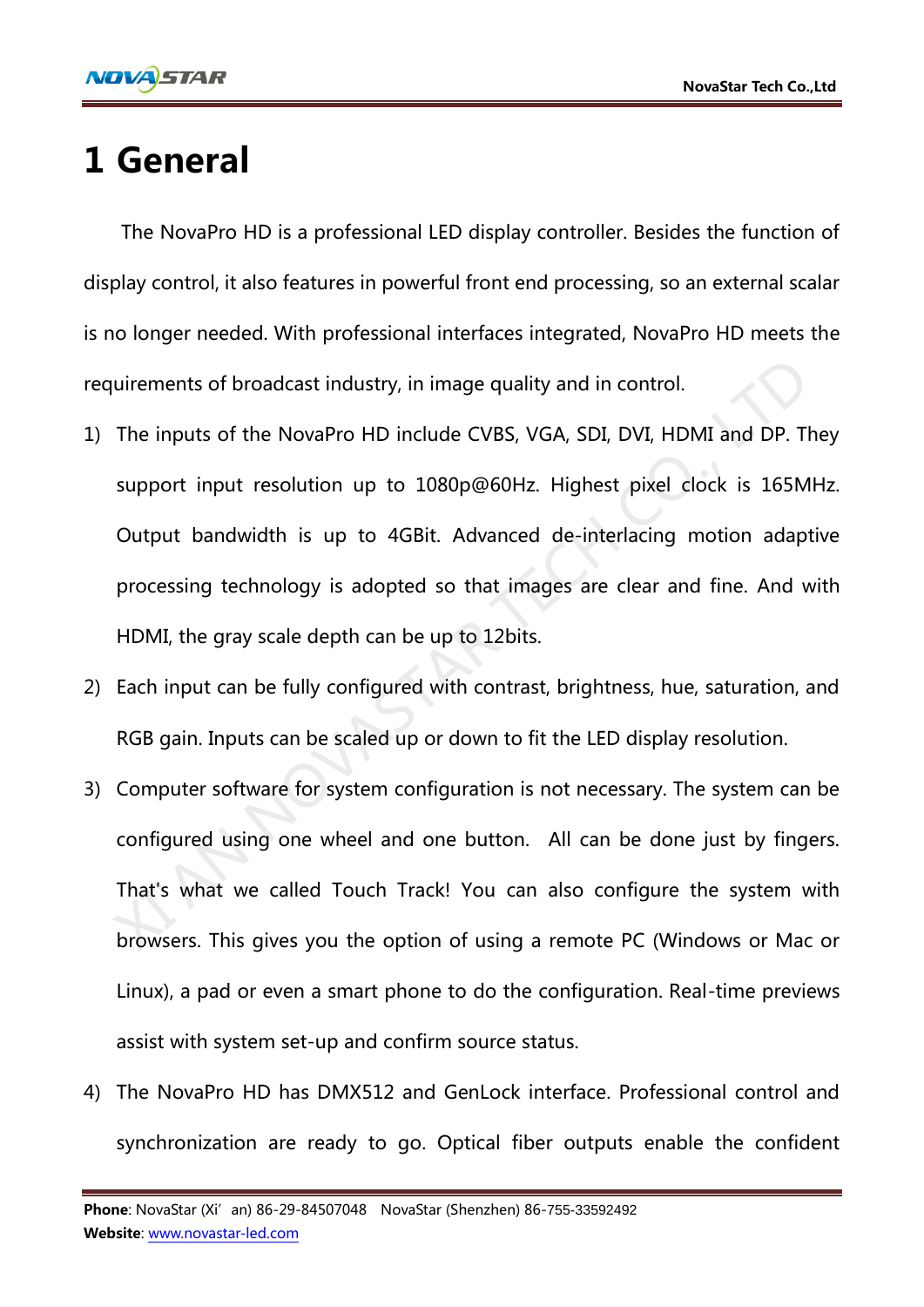

long-distance data transmission.

5) The NovaPro HD is the flagship product of our new generation controllers, powerful in processing, professional in control, and friendly in user-interface. Having a display to work has never been as easier and more enjoyable as with NovaPro HD.

## 2 Port/button

### 2.1**Front panel**

| <b>2 Port/button</b>                                                                                                                                                                                                                                                |  |            |            |                                 |  |
|---------------------------------------------------------------------------------------------------------------------------------------------------------------------------------------------------------------------------------------------------------------------|--|------------|------------|---------------------------------|--|
| 2.1 Front panel                                                                                                                                                                                                                                                     |  |            |            |                                 |  |
| <b>NovaPro HD</b><br><b>NOVASTAR</b><br><b>CVBS</b><br><b>MOH</b><br>DP<br>DVI<br>$\Box$<br>$\circ$                                                                                                                                                                 |  | ESC<br>(5) | PIP<br>(6) | $\left( \square \right)$<br>(8) |  |
| 1) : Red indicating light corresponds to power switch and green light corresponds to<br>working state indicating light. When it works normally, green light normally blinks.<br>When there is no video input signal, blinking is slow. When any internet port is in |  |            |            |                                 |  |
|                                                                                                                                                                                                                                                                     |  |            |            |                                 |  |

①:Red indicating light corresponds to power switch and green light corresponds to working state indicating light. When it works normally, green light normally blinks. When there is no video input signal, blinking is slow. When any internet port is in hot backup state in this equipment, breathing blinking is shown.

②:Six image input source buttons. There is the indicator light corresponding to input source signal at the bottom. It is blue in default when powered on and it is green after the current channel is selected. It is switched into input source of main picture by pressing input source button for a short time and it is switched into input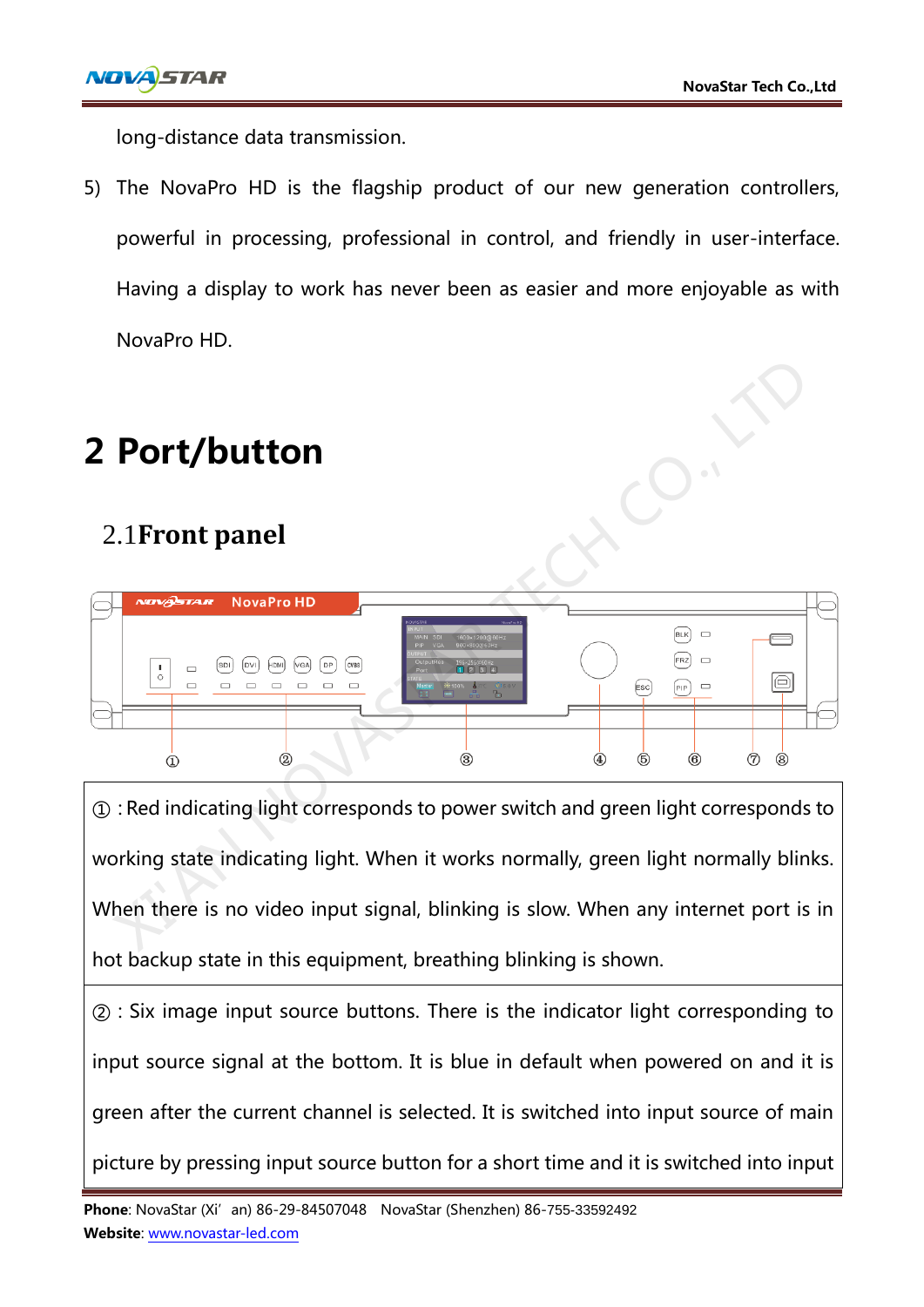

source of picture in picture by pressing it for a long time. While setting, you can view operation result on the operation screen. As shown in the figure, Main (main picture) is displayed on current operation screen: SDI, PIP (picture in picture): VGA.

#### ③:Operation screen.

| <b>NOVASTAR</b>           | NovaPro HD                                    |                                                                                 |
|---------------------------|-----------------------------------------------|---------------------------------------------------------------------------------|
| <b>INPUT</b>              |                                               | Input source of current Ma                                                      |
| <b>MAIN</b><br><b>SDI</b> | 1080i@60Hz                                    |                                                                                 |
| <b>PIP</b><br><b>VGA</b>  | 1024×768@60Hz                                 | (main picture) is SDI input ar                                                  |
| OUTPUT                    |                                               |                                                                                 |
| Screen                    | 196×256@60Hz                                  | resolution and field frequency a                                                |
| Port                      | 3                                             |                                                                                 |
| <b>STATE</b>              |                                               | 1080i @ 60Hz;                                                                   |
| ₩ 100%<br><b>Master</b>   | $\frac{1}{2}$ 37°C<br>$\textcircled{1}$ 5.0 V |                                                                                 |
| <b>GLK</b>                | Ge                                            | Input source of current P                                                       |
|                           |                                               | (picture in picture) is VGA inp                                                 |
|                           |                                               |                                                                                 |
|                           |                                               | resolution<br>fie<br>and<br>and                                                 |
|                           |                                               |                                                                                 |
|                           |                                               | frequency are 1024x768@60Hz.                                                    |
|                           |                                               |                                                                                 |
| $\blacktriangleright$     |                                               | <b>OUTPUT:</b> Resolution and field frequency of current output are 196×256@601 |
|                           |                                               |                                                                                 |
| internet port 1 output.   |                                               |                                                                                 |
|                           |                                               |                                                                                 |
| STATE:                    |                                               |                                                                                 |
|                           |                                               |                                                                                 |
| Master $\cdot$ It chouse  |                                               | that the current controller is in main control: when Backup                     |

#### INPUI:

Input source of current Main (main picture) is SDI input and resolution and field frequency are 1080i @ 60Hz; Input source of current PIP (picture in picture) is VGA input and resolution and field frequency are 1024x768@60Hz.

#### STATE:

Master: It shows that the current controller is in main control; when Backup is

displayed, it is backup.

 $\frac{1}{2}$  100%: Current luminance of display screen is 100%.

: When current temperature of NovaPro HD exceeds threshold value (can be

changed by users), temperature word is displayed in red and blinks.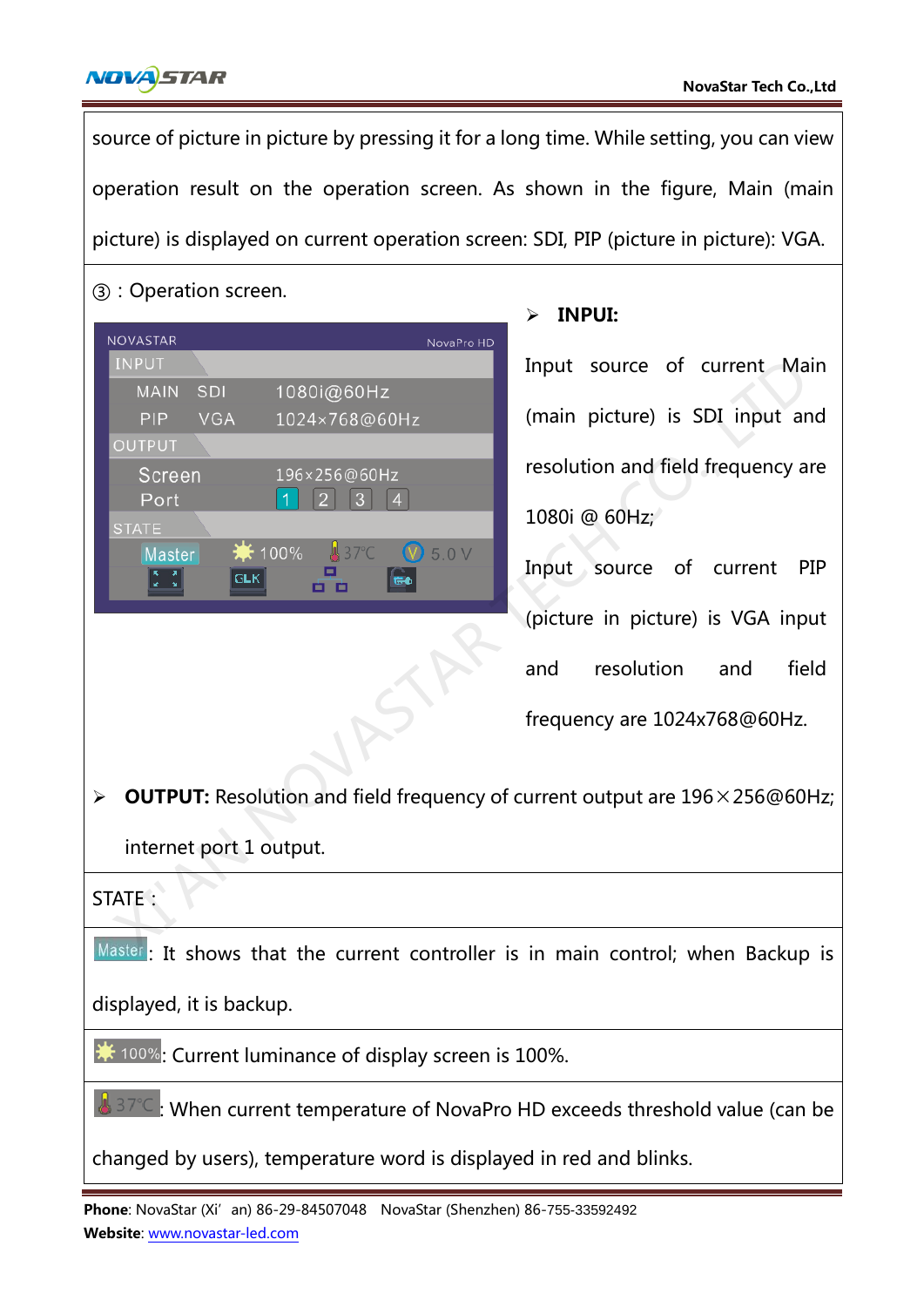

 $|\mathbf{V}|$  5.0  $\mathbf{V}$  : When current voltage of NovaPro HD exceeds threshold value (can be

changed by users), voltage word is displayed in red and blinks.



:Output picture is reduced picture.



:Output picture is intercepted picture.



:Output picture is enlarged picture.



:Indicating there is GLK synchronous signal input.



:Indicating the controller is not locked.



:Indicating the controller is locked and all buttons on the controller are X<br>
XIX : Dutput picture is enlarged picture.<br>
XIX : Indicating there is GLK synchronous signal input.<br>
XIX : Indicating the controller is not locked.<br>
XIII : Indicating the controller is locked and all buttons on the contr

invalid at this time.

Locking: simultaneously press the knob and ESC button for more than three

seconds to lock the controller.

Unlocking: simultaneously press the knob and ESC button for more than three

seconds to unlock the controller.

 $\omega$ : **Knob**: enter by pressing the knob and select or adjust by turning the knob.

⑤:ESC: Exit current operation or option.

⑥:BLK: Display blank screen. Indicator light is blue in default when powered on and

it is displayed in green when enabled;

FRZ: Display screen picture freezing. Indicator light is blue in default when powered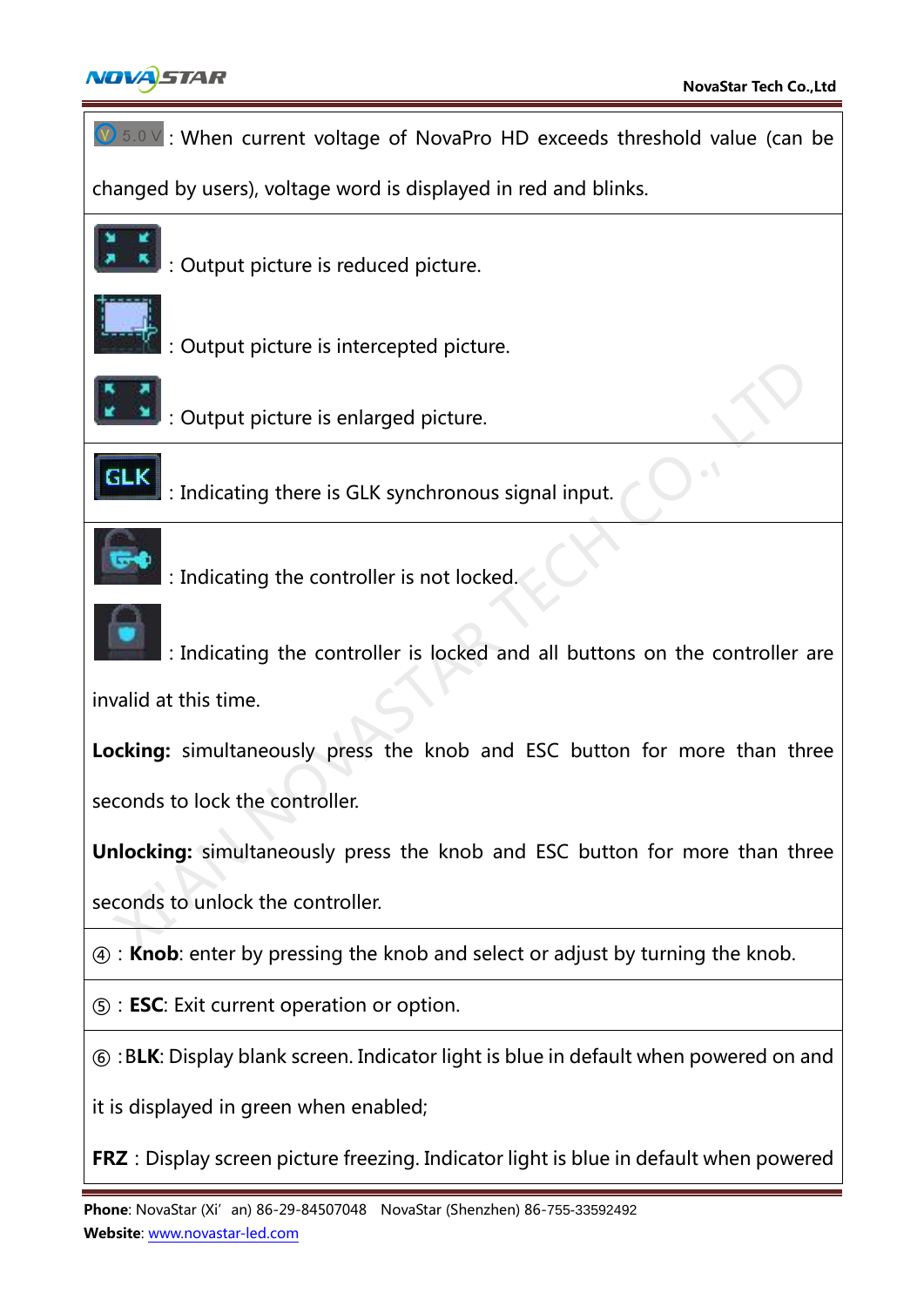

on and it is displayed in green when enabled;

PIP: Display picture in picture. Indicator light is blue in default when powered on

and it is displayed in green when enabled;

⑦:USB interface, configuration file or updating program can be imported.

⑧:USB interface, Connected with PC for communication.

### 2.2**Rear panel**



| 2.2 Rear panel                                                                                                                                                                                                                                                                                                                                                                                                                                                                                                             |                                                                            |  |  |
|----------------------------------------------------------------------------------------------------------------------------------------------------------------------------------------------------------------------------------------------------------------------------------------------------------------------------------------------------------------------------------------------------------------------------------------------------------------------------------------------------------------------------|----------------------------------------------------------------------------|--|--|
| <b>LOOP</b><br>OUT<br>IN<br>100-250V 50/60HZ 0.65A<br><b>USBControl</b><br>O<br>AC Powe<br>$\left(\begin{matrix} 0 & 0 \\ 0 & 0 \\ 0 & 0 \end{matrix}\right)$<br>$\begin{pmatrix} 0 & 0 \\ 0 & 0 \\ 0 & 0 \end{pmatrix}$<br>$\circ$<br><b>DVILOOP</b><br>OPTOutput<br><b>Genlock</b><br><b>Monitor</b><br>$-3G-SDI$<br><b>CVBS</b><br>LOOP<br>$\overline{\mathbf{N}}$<br><b>AUDIO</b><br><b>DP</b><br>LOOP<br>IN<br>HDMI<br><b>HDMI</b><br><b>DVI</b><br><b>DVI</b><br>$\circ$<br>$\circ$<br>$\circ$<br>$\circ$<br>$\circ$ |                                                                            |  |  |
| standard TCP/IP protocol.                                                                                                                                                                                                                                                                                                                                                                                                                                                                                                  | Ethernet: Internet port can be connected with PC for communication through |  |  |
| IN: Connected with PC for communication.                                                                                                                                                                                                                                                                                                                                                                                                                                                                                   |                                                                            |  |  |
| <b>USB Control</b>                                                                                                                                                                                                                                                                                                                                                                                                                                                                                                         | OUT: Cascaded with the next NovaPro HD.                                    |  |  |
| DMX Control: Connect all consoles that support DMX512 interface protocol.                                                                                                                                                                                                                                                                                                                                                                                                                                                  |                                                                            |  |  |
| Input                                                                                                                                                                                                                                                                                                                                                                                                                                                                                                                      | Audio input: Audio.                                                        |  |  |
|                                                                                                                                                                                                                                                                                                                                                                                                                                                                                                                            | Video input: DP/HDMI/VGA/DVI/ CVBS /SDI.                                   |  |  |
| <b>SDI LOOP</b>                                                                                                                                                                                                                                                                                                                                                                                                                                                                                                            | SDI input signal looping out port.                                         |  |  |
| Genlock                                                                                                                                                                                                                                                                                                                                                                                                                                                                                                                    | IN: Genlock synchronizing signal guarantees display picture on big         |  |  |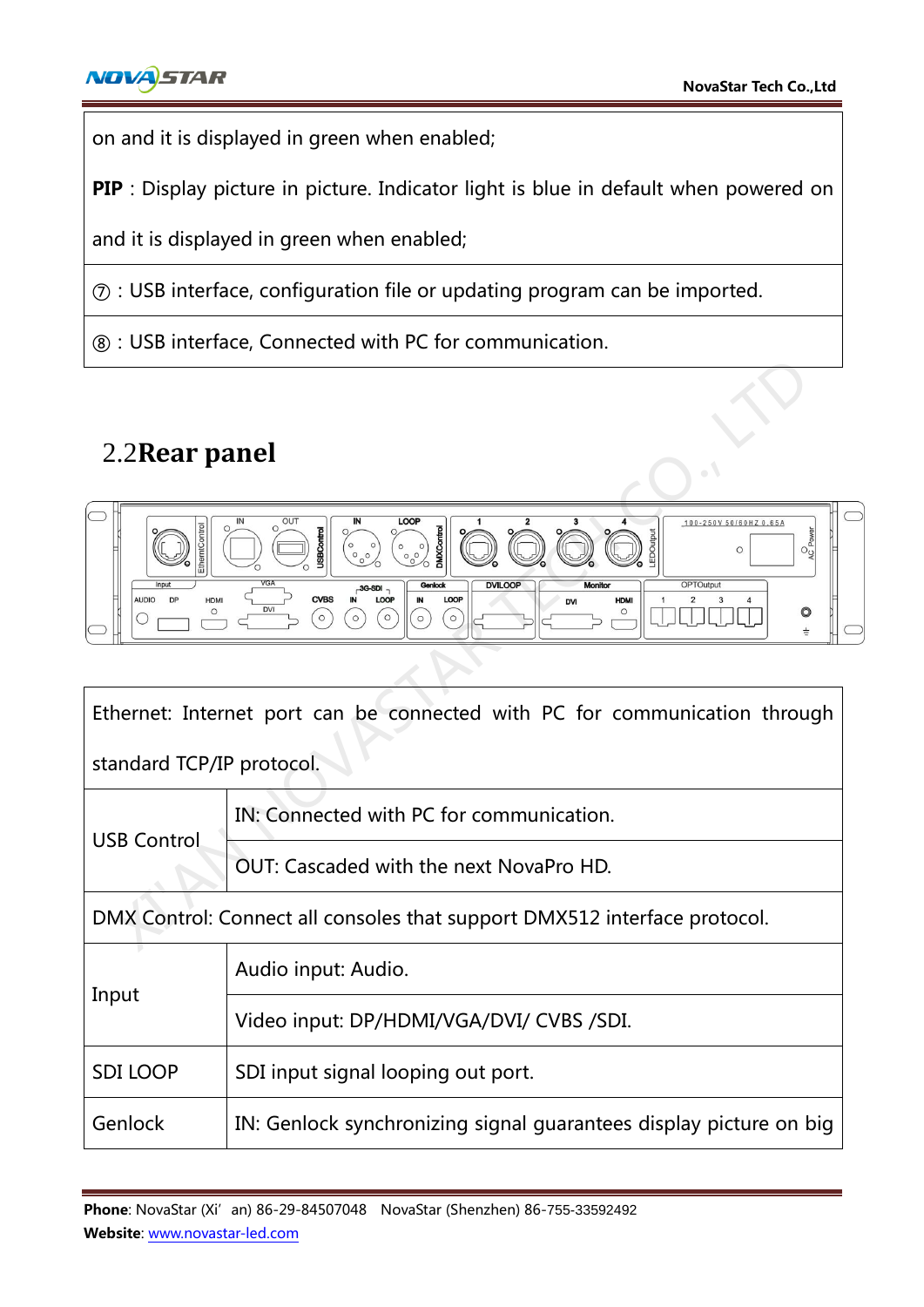

|                                         | screen is synchronous with external Genlock source.   |  |  |
|-----------------------------------------|-------------------------------------------------------|--|--|
|                                         | LOOP: Looping out port of Genlock.                    |  |  |
| DVI LOOP                                | DVI input signal looping out port.                    |  |  |
| Montior                                 | DVI output, monitor can be connected for monitoring.  |  |  |
|                                         | HDMI output, monitor can be connected for monitoring. |  |  |
| LED Output: 4-way Internet port output. |                                                       |  |  |
| OPT Output: 4-way optical fiber output. |                                                       |  |  |
| AC Power: AC power interface.           |                                                       |  |  |

## 3 Dimension

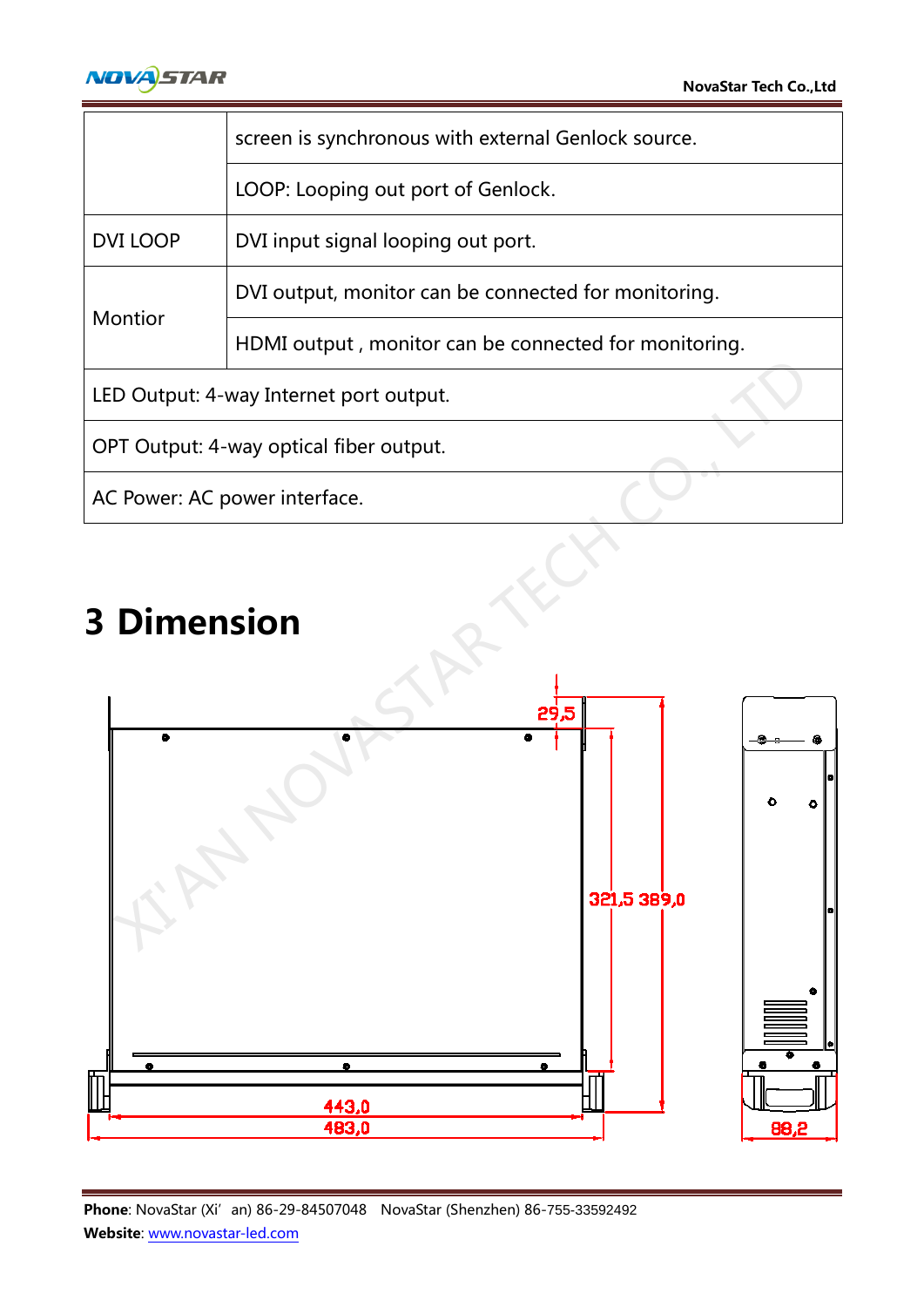



**MOVASTAR TECH CO.**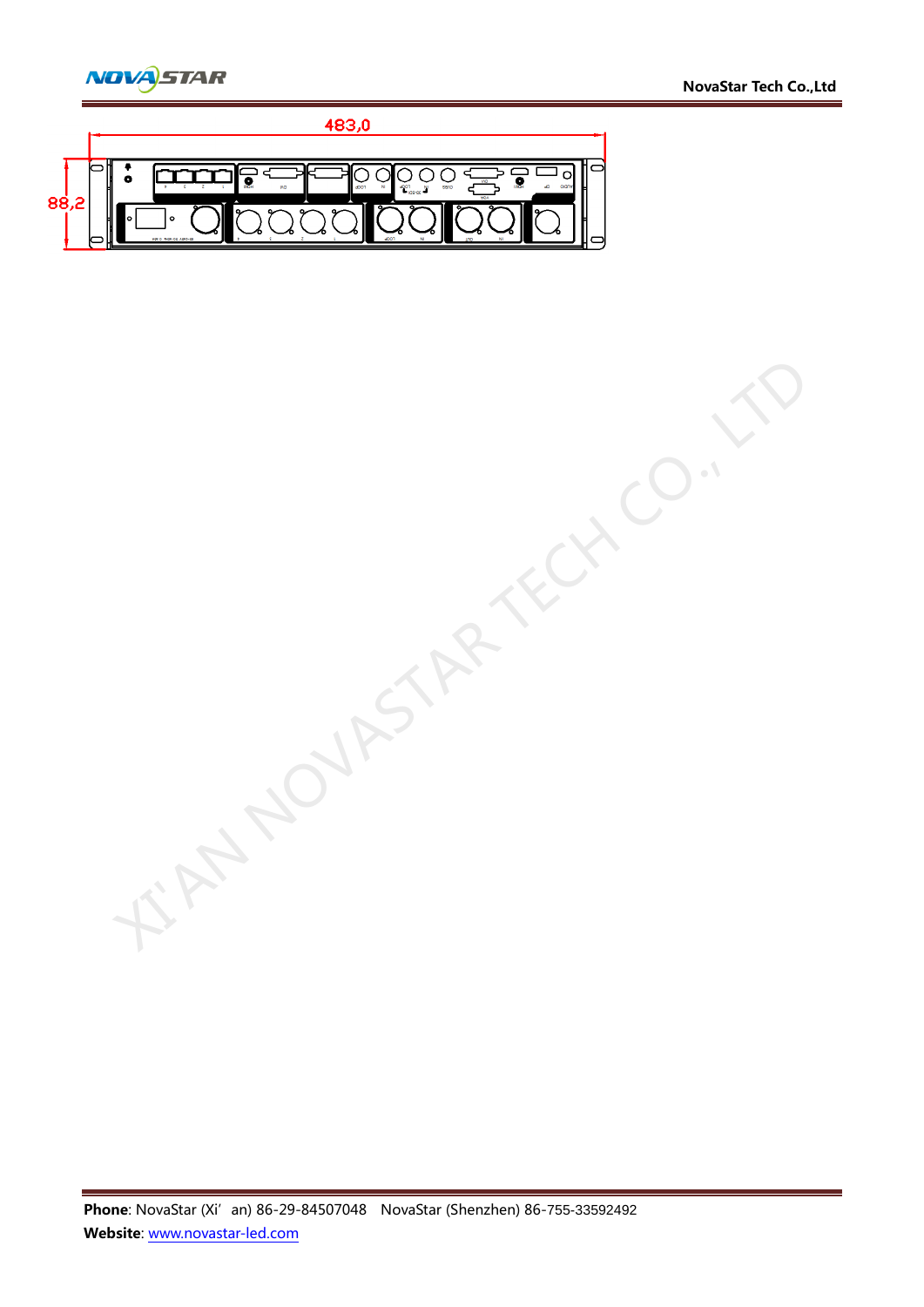

# 4 Technical Specification

| Input index       |              |                                                 |  |
|-------------------|--------------|-------------------------------------------------|--|
| Port              | Amount       | <b>Resolution specification</b>                 |  |
| <b>CVBS</b>       | 1            | PAL/NTSC                                        |  |
| <b>VGA</b>        | 1            | <b>VESA</b> standard                            |  |
| <b>DVI</b>        | $\mathbf{1}$ | VESA standard (support 1080i input) and support |  |
|                   |              | $\bullet$<br><b>HDCP</b>                        |  |
| <b>HDMI</b>       | $\mathbf{1}$ | EIA/CEA-861 standard, conforming to HDMI-1.3    |  |
|                   |              | standard and supporting HDCP                    |  |
| <b>DP</b>         | $\mathbf 1$  | <b>VESA</b> standard                            |  |
| 3G-SDI            | $\mathbf 1$  | 480i, 576i, 720p, 1080i/p (3G SDI)              |  |
|                   |              |                                                 |  |
| Output index      |              |                                                 |  |
| Port              | Amount       | <b>Resolution specification</b>                 |  |
| DVI input looping | $\mathbf{1}$ | Consistent with DVI input                       |  |
| out (DVILOOP)     |              | Support HDCP looping out                        |  |

| Output index      |        |                                      |
|-------------------|--------|--------------------------------------|
| Port              | Amount | Resolution specification             |
| DVI input looping | 1      | Consistent with DVI input            |
| out (DVILOOP)     |        | Support HDCP looping out             |
| <b>DVI</b>        | 2      | 1280×1024/60Hz<br>1440×900/60Hz      |
| <b>HDMI</b>       | 1      | 1680×1050/60Hz<br>1600×1200/60Hz     |
|                   |        | $1600\times1200/60$ Hz - Reduced     |
|                   |        | 1920×1080/60Hz/50Hz<br>2560×816/60Hz |